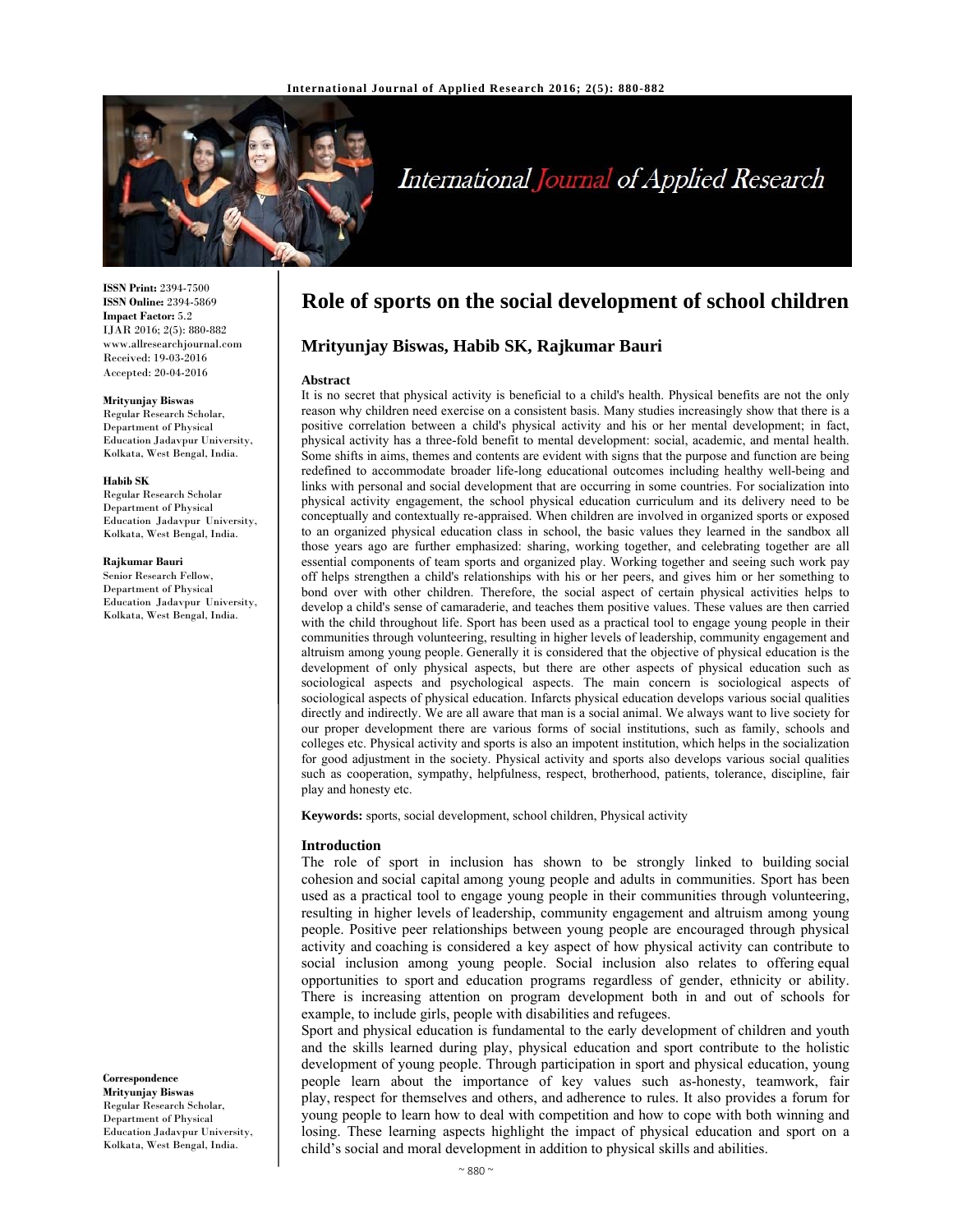In terms of physical and health aspects of child and youth development, there is an overwhelming amount of evidence that focuses on the (mostly positive) effects of sport and exercise on physical health, growth and development.

The role of sports in society is not only measured by TV ratings or stadium attendance. In 2003, the UN defined sport, for the purpose of development, as "all forms of physical activity that contribute to physical fitness, mental well-being and social interaction, such as play, recreation, organized or competitive sport, and indigenous sports and games".

Since "sport" is a synonym for "play", why not recognize, respect and therefore invest in healthy leisure activities? The implementation of sports programs can be easy and cheap, and, if developed well, can become a low cost, high social benefit venture. In order to achieve this, investment should not only be focused on building new infrastructure. The amount of money and effort dispensed should also be motivated by creating effective programs that give priority to developmental objectives and are designed to be inclusive. These would enable sports to be as a means for educating youth.

Sports for development programs can become a powerful tool for development and learning. They promote participation, inclusion, human values, acceptance of rules, discipline, health promotion, non-violence, tolerance, gender equality, teamwork, among others. All of the aforementioned problems are visible in the poor communities of developing countries. These issues can be dealt with by adopting programs that directly address them as part of their routine.

I encourage countries to look at sports through a different angle. Sports are an effective instrument that can help improve the quality and development of our children, families and countries in general. Each country will need to tailor its programs in order to focus on its particular problems and obtain the results it seeks. The results will be observed in the long term. They will not necessarily consist of an individual standing on podium receiving a medal, but an entire generation of good citizens, prepared with the necessary competencies to face their country's present and future challenges.

## **What is Sociology?**

Sociology is the scientific study of social behavior, including its origins, development, organization, and institutions it is a social science that uses various methods of empirical investigation and critical analysis to develop a body of knowledge about social order, social disorder and social change. Many sociologists aim to conduct research that may be applied directly to social policy and welfare, while others focus primarily on refining the theoretical understanding of social processes. Subject matter ranges from the micro level of individual agency and interaction to the macro level of systems and the social structure.

The traditional focuses of sociology include social stratification, social class, social mobility, religion, secularization, law, sexuality and deviance. As all spheres of human activity are affected by the interplay between social structure and individual agency, sociology has gradually expanded its focus to further subjects, such as health, medical, military and penal Institutions, the Internet, education, and the role of social activity in the development of scientific knowledge.

## **Concept of Sports Sociology and its Importance**

Sports sociology is a sub discipline of physical education. This discipline has grown up considerably over the part 40 years. In fact, sports sociology is concerned with the social behavior of the person who is engaged in various sports and games. It is related to both individual and group behavior. Sports sociology is the study of the role of sports in society. A sports sociologist are concerned with hoe sports influence and is influence by institution that is educational institution, politics, realism, economy and the mass media.

## **Importance of Sports Sociology**

Sports sociology it can also be said that sports is an importance part of society. Sociology can helps in eradicating the various complex social problems which are arising in the field of sports. Such importance are-Helps in changing the outlook of people, Helps in developing ethical values, Helps in making good discipline, Helps in developing secularism, Helps in the attainment of leadership qualities, Helps in socialization, Help full in grating knowledge about sports person, Helps full in adjustment, Helps full in solving the various social problems, Helps in dealing with others sports person,

#### **Role of Institution in Participation in Games and Sports with Regard to Either Sex**

Participation in games and sports provides a service to the individual by preparing him or her to the challenges of competition during letter life in the society. This includes the development of mental and physical fitness, good character, discipline, competitiveness and courage and opportunities to experience challenges leading to personal achievement and social recognition. Sports are seen as primary vehicles for enculturing the youth who will "be the future custodians of the society."

## **Participation in Games and Sports develops the foiling Qualities**

Games and sports participation develops good character, Sports participation develops a sense of discipline, Sports participation develops loyalty, Sports participation develops social control, Sports participation provides opportunities for individual advancement, Sports participation generate mental alertness, Sports participation is supportive of education achievement, and Sports participation promotes nationalism.

#### **Socialization through Sports**

Various social institutions plays their affective roles in the process of socialization, such as sports, home, school and community etc. spots play a vital role in the process of socialization. In fact, it players two type of roles in the process of socialization. First of all, its plays its rolls as a social institution through participation in various team of sports our complete personality is molded by acquiring different social quality such as honest, cooperation, sympathy, respectfulness, helpfulness, brotherhodness. The following aspects of social system are integral parts of the socialization process which operate in various sports situation-Role playing, status, social stratification, self image. Competition and cooperation.

Role of playing is an important aspect of the socialization process. Rules are played in the child's peer play group. The assigned roles are likely to relate somewhat to the intranets of social systems. Ways of behaving according to assign